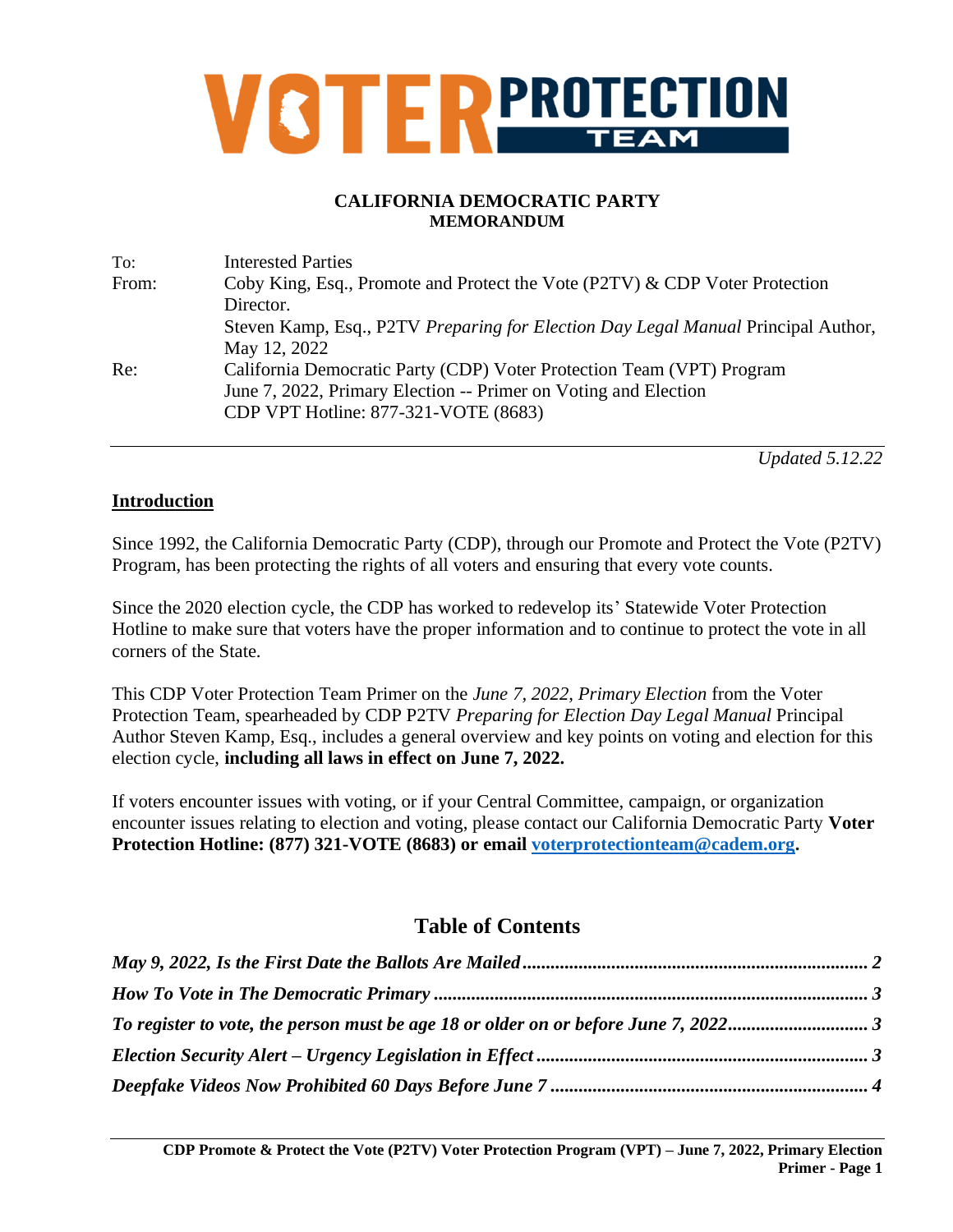| Voter Registration – Now Through and On Election Day Including all Polling Places          |  |
|--------------------------------------------------------------------------------------------|--|
|                                                                                            |  |
| Military/Overseas Voters Are the Only Persons Who May Register and Vote by FAX, And No One |  |
|                                                                                            |  |
| Missing VBM Signatures & Mis-Matched VBM Signatures: Important pro-voter laws  9           |  |
|                                                                                            |  |
|                                                                                            |  |
|                                                                                            |  |
|                                                                                            |  |
|                                                                                            |  |
|                                                                                            |  |

# <span id="page-1-0"></span>*May 9, 2022, Is the First Date the Ballots Are Mailed*

Vote By Mail Now Permanent – The Pandemic Emergency legislation requiring registrars in each of the 58 counties to send every active registered voter a vote-by-mail ballot (including in the *29 or 27* non-VCA Counties) – has now been made permanent by Statutes of 2021, chapter 312 (Assembly Bill 37).

Every voter who registers on or before May 23, 2022, is required to be mailed a ballot within five days of May 9 or within five days of the registration date between May 10 and May 23, inclusive.<sup>1</sup>

However, if the registrar has listed the voter as "inactive", such voter is not required to be sent a ballot until the voter re-activates her or his status or re-registers.<sup>2</sup> Thus, prior to May 9, 2022, voters should check with their county elections official to make certain they are listed as "active." If the response is "inactive", either expressly ask to be upgraded to "active", or re-register. Under Secretary of State County Clerks Registrar of Voters memorandum 17007 (January 17, 2017), the voter's most recent registration supersedes all prior registrations.<sup>3</sup>

Voters may check their registration status online at the Secretary of State website, [www.sos.ca.gov](http://www.sos.ca.gov/) ["Elections", "Voter Registration Status"], or at [www.voterstatus.sos.ca.gov](http://www.voterstatus.sos.ca.gov/) .

<sup>&</sup>lt;sup>1</sup> Secretary of State 2022 Election Guide, Primary Calendar, page 6-15, paragraph 82.

<sup>&</sup>lt;sup>2</sup> See Elections Code Section 3000.5, subdivision (c), cross-referencing Section 2226, subdivision (a) ("this section . . . shall not be construed to authorize a voter with an inactive voter registration status to receive a vote by mail ballot for an election"). See also, Secretary of State Secretary of State CCROV Memorandum # 20135 (June 30, 2020) (these inactive voters are eligible to vote but do not receive election mail).

<sup>3</sup> Secretary of State CCROV memorandum 17007, page 17, answer to question 16.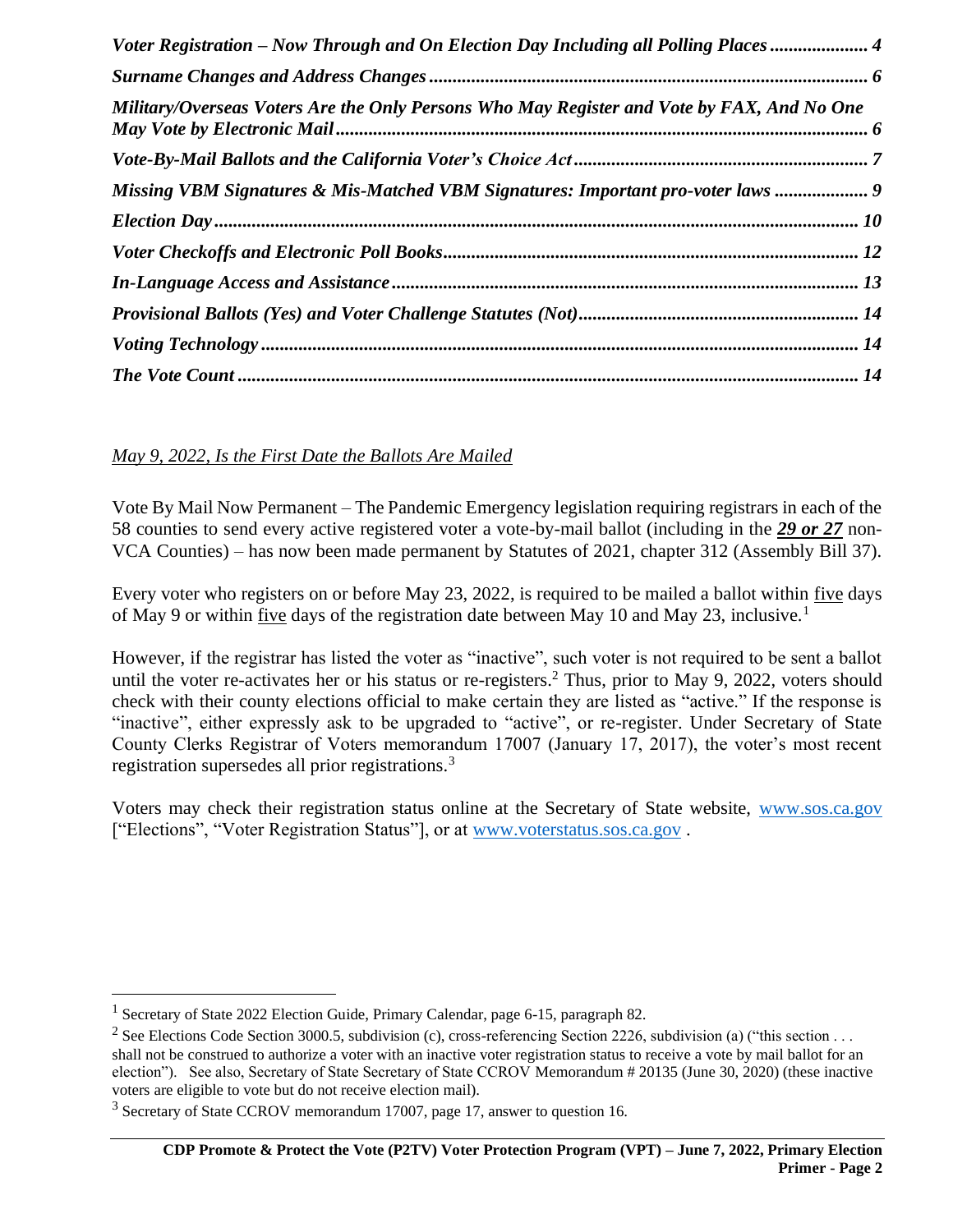<span id="page-2-0"></span>Any registered Democrat or person registered as a No Party Preference (NPP) voter may vote in the June 7, 2022, Democratic Primary if any of the following apply:

- 1. Already registered as a Democrat.
- 2. Already registered as NPP and responded by the deadline in a County Registrar postcard mailing, and in the response, requested a Democratic ballot.
- 3. If one receives a non-partisan ballot, take it to the registrar, satellite location, Vote Center, or polling place, surrender it, and ask for a Democratic ballot while remaining registered as NPP.
- 4. Re-register Democratic at the registrar, satellite location, Vote Center, or polling place and receive a Democratic ballot, after surrendering any nonpartisan ballot received.

2020 Senate Bill 207 (Hurtado)<sup>4</sup> adds to the Elections Code Section 2119.5 and amends Section 2152, to allow voters to change their address or party registration in the last 14 days (May 24 through June 7 of 2022). It changed the law to allow voters to change either (or both) their address or their party registration via a "written request" to the County Registrar containing name, old address (if changed), new or current address, new party preference, signature, and a "certification by the voter of the content of the written request as to its truthfulness and correctness, under penalty of perjury."

#### <span id="page-2-1"></span>*To register to vote, the person must be age 18 or older on or before June 7, 2022*

Elections Code Section 2101, subdivision (a) requires that the voter *"be at least 18 years of age at the time of the next election"*, meaning the voter who turns 18 on June 8 cannot vote until the November general election. A 2018 ballot measure to allow primary voting by persons who turn 18 on or before the November general election day did not pass.

#### <span id="page-2-2"></span>*Election Security Alert – Urgency Legislation in Effect*

Effective July 16, 2018, any person or entity who has received voter registration information must disclose any security breach to the California Secretary of State *"in the most expeditious time possible and without unreasonable delay"* (Section 2188.3, added by the Statutes of 2018, chapter 96 (Assembly Bill 1678) (Berman) (urgency legislation)*)*. The Secretary of State has established an Office of Elections Cybersecurity and Enterprise Risk Management and its' *"Report Misinformation"* link is the portal for these disclosures at the email address [www.sos.ca.gov/elections/vote-sure](http://www.sos.ca.gov/elections/vote-sure) . The Elections Division phone number is (916) 657-2166.

This legislation also makes it a crime to distribute false voting location, voting qualifications, or day of the election information (Section 18302). Effective 2020, it is also a crime to distribute false information regarding qualifications to apply for, vote, or return a VBM ballot.<sup>5</sup>

<sup>4</sup> Statutes of 2020, chapter 1.

<sup>5</sup> Statutes of 2020, chapter 109 (Senate Bill 739), Section 3 amending Elections Code Section 18302.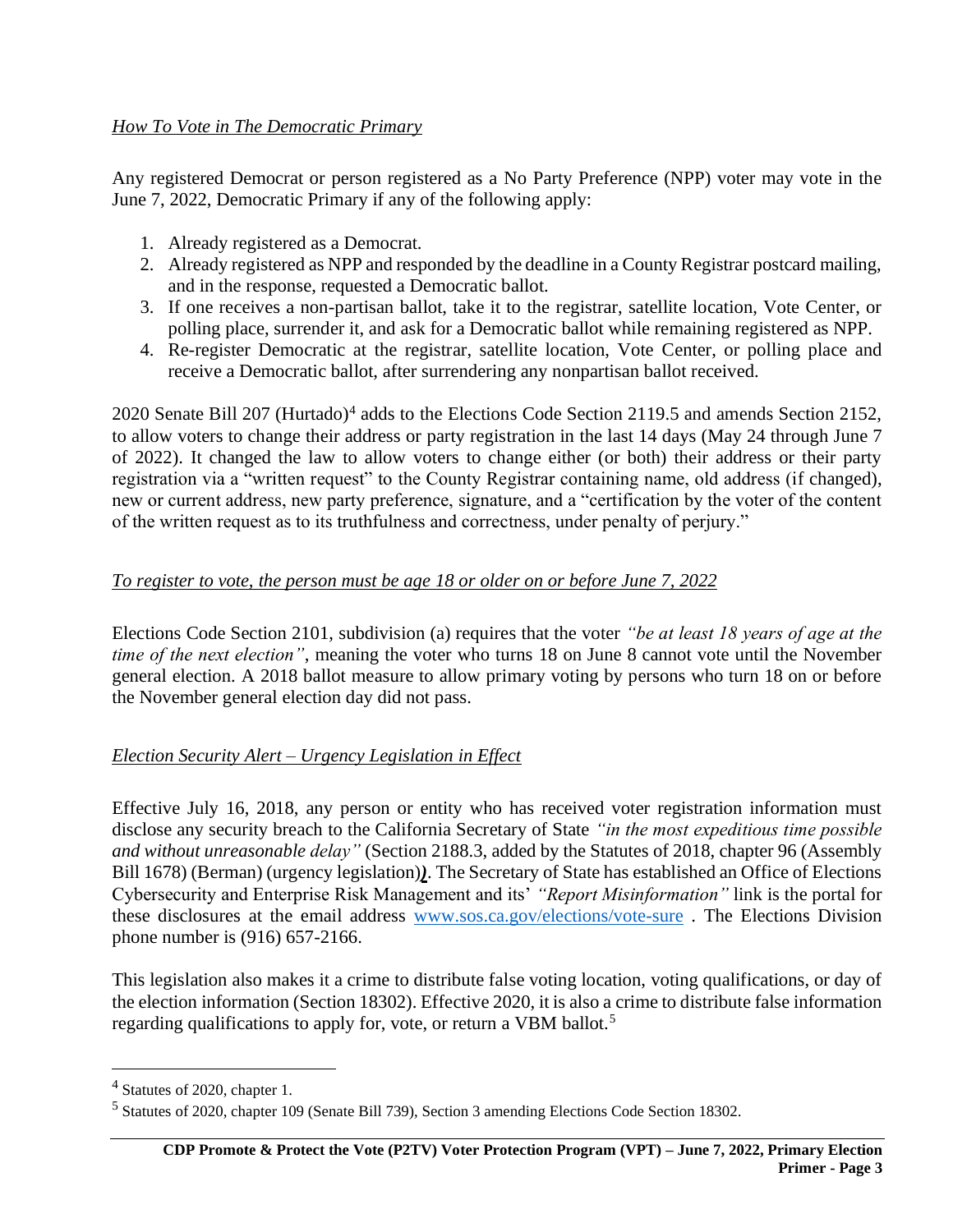# <span id="page-3-0"></span>*Deepfake Videos Now Prohibited 60 Days Before June 7*

2019 Assembly Bill 730 (Statutes of 2019, Chapter 493) amends Code of Civil Procedure Section 35 and adds Elections Code Section 20010 prohibits the publication in the 60-day period before an election any video that has been *"intentionally manipulated*".

# <span id="page-3-1"></span>*Voter Registration – Now Through and On Election Day Including all Polling Places*

**Voter Registration Deadlines:** There are now two voter registration deadlines: (1) **May 23, 2022,** for regular voter registration (15 days prior to Election Day) and (2) **June 7, 2022,** for Primary Election Day for *"conditional voter registration"* at polling places, registrar's offices, satellite voting locations, and vote centers between May 24 and June 7 at 8:00 p.m. Campaigns no longer must stop registering voters 14 days before the June 7, 2022, Primary Election Day.

**Conditional Voting (Same Day Voter Registration):** Now, voters who have not registered can be directed to polling places (in the 27 or 29 counties using them), and to registrar's offices, satellite voting locations, or vote centers in the 26 Voter's Choice Act (VCA) counties (including Los Angeles County). In these VCA counties, the person can register and vote any time in the last 14 days up to and including 8:00 p.m. on Election Night. Find a list of your closest polling place, registrar's office, or vote center here: [www.sos.ca.gov/elections/polling-place/](http://www.sos.ca.gov/elections/polling-place/) .

The Election Day registration option created in 2012 legislation is finally in effect now that the Secretary of State statewide voter database is up and running. It was extended to polling places and satellite voting locations by 2019 Senate Bill 72 (Statutes of 2019, Chapter 565). It has been required since 2018 in Vote Centers.

For a discussion of how CVR works, se Secretary of State CCROV Memorandum # 22100 (May 6, 2022).

**New Citizens and Provably Discharged Military-Overseas Voters:** Pre-2018 statutes authorizing new citizens and provably discharged military-overseas voters to register in the last 14 days before June 7, 2022, still exist and will be implemented by election officials if asked.

**Online Voter Registration:** Online registration may be done ONLY via the Secretary of State website, [www.sos.ca.gov,](http://www.sos.ca.gov/) and the website registration affidavit must be submitted electronically on or before 11:59 p.m. May 23, 2022 (see Elections Code Section 2102, subdivision (a)(4)). Any registration after 11:59 p.m. May 23, 2022, must be done in person at the polling place, registrar, satellite voting office, or vote center.

**Motor Voter Law:** Effective 2016, the Department of Motor Vehicles (DMV) and Secretary of State began jointly administering a California New Motor Voter Program, where **persons getting California Drivers Licenses are automatically registered unless they affirmatively opt out.** The statute also requires the DMV to electronically transmit voter registration information to the Secretary of State. However, given the many well-publicized problems with this system, we recommend that any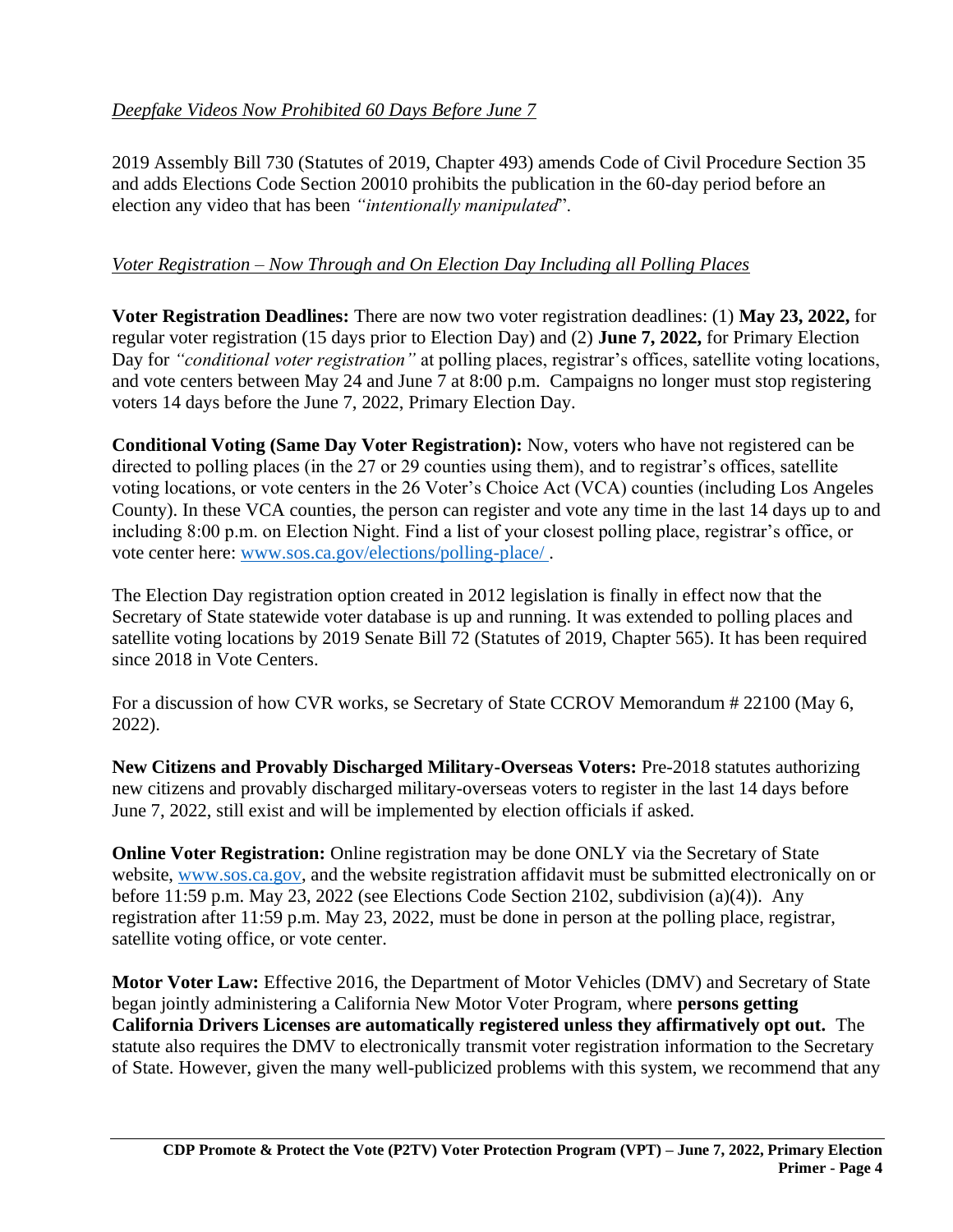voter with doubts about their registration status check their status in-person or online with their county registrar and if necessary, re-register by mail or preferably in person.

**Additional Documents Follow-Up:** Effective 2015, if a registration affidavit "does not contain all of the information required", the registrar is required to either send the affiant a new registration card or "any other document" on which the affiant may provide missing information. Note pre-2015 law still in effect that specifically states certain missing information does not invalidate the affidavit.

**Voter Pre-Registration of 16- and 17-Year-Olds:** Effective 2015, persons who are at least 16 years of age may pre-register with a registration affidavit or online registration that takes effect of the preregistrant's eighteenth birthday. **To vote in the June 7, 2022, Primary Election, one must be age 18 on or before June 7, 2022.** 

**Voter ID Requirement (Some First-Time Voters):** The federal Help America Vote Act (HAVA) law requires voters who (1) registered for the first time in their county after January 1, 2006, (2) sent in their registration by mail, AND (3) do not have a verifiable driver's license number, Department of Motor Vehicles identification number, or last four digits of their social security number (either on the voter registration form or through Secretary of State/registrar database verification), must provide proof of residence for this federal election only, either at the polls or with their returned vote by mail ballot. Failure to do so will require the ballot to be treated provisionally. After a voter provides ID on June 7, 2022, the requirement for that voter disappears. See discussion in Secretary of State CCROV Memorandum # 22099 (May 6, 2022).

**Felons and Voting:** The new prison realignment law has transferred many state prisoners to county jails. Elections Code Section 2101, subdivision (c) [Statutes of 2016, Chapter 757 (Assembly Bill 2466 (Weber), Section 2] enacted in response to an American Civil Liberties Union lawsuit narrows the category of disenfranchised felons to persons serving non-juvenile conviction time in a federal or state prison. **Effective 2021, persons on parole (state or federal) may register and vote, thanks to 2020 voter approval of Assembly Constitutional Amendment 6 and Statutes of 2020, chapter 320 (Assembly Bill 646).<sup>6</sup>** 

**Voters with Disabilities:** Voters with disabilities who are unable to write their names may now use a Signature Stamp. They may also sign the registration affidavit "with a mark or cross" or with the assistance of another person; legislation effective 2015 expressly states that persons shall not be disqualified from voting for using a signature stamp, signing with an "X", or receiving assistance in completing the affidavit. Effective 2016, new legislation states that a person is presumed competent to vote regardless of conservatorship status; those reasonable accommodations must be made in the registration affidavit process; and that the right to vote cannot be taken away without "clear and convincing evidence" that the person "cannot communicate, with or without reasonable accommodation, a desire to participate in the voting process."

*The Secretary of State on April 28, 2022 issued a comprehensive new CCROV Memorandum (#22089) in the form of a four-page reference sheet entitled "Disability Sensitivity at the Polls" which identifies and provides direction to pollworkers in multiple situations (e.g., "Meeting A Person With A Disability").* 

<sup>6</sup> Amending Sections 2101, 2105.6, 2105.7, 2106, 2150, 2201, 2212, 2300, and 14240.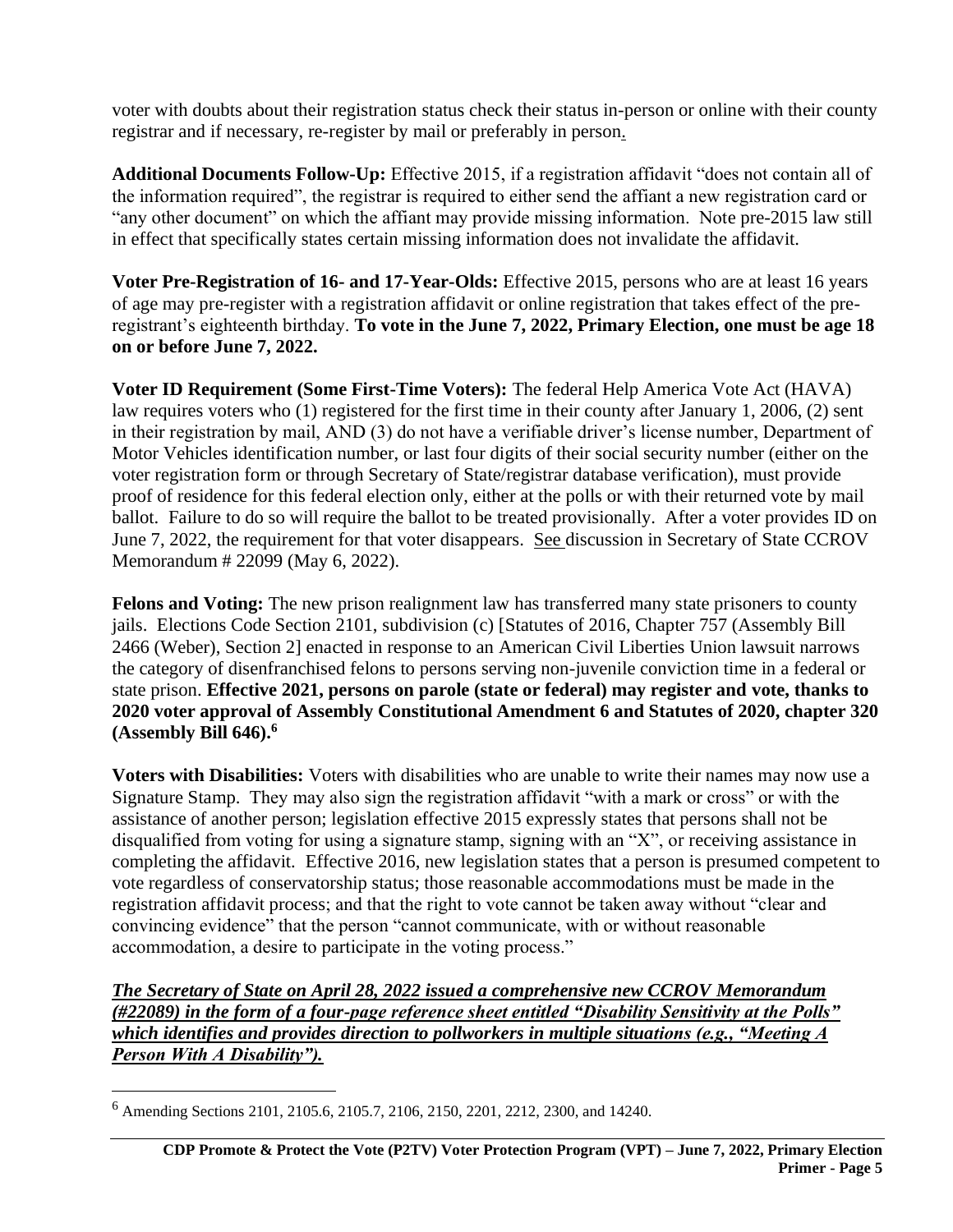**Voter Registration Drives:** Persons or organizations registering voters are required to maintain the confidentiality of California Driver's License numbers, Identification Card numbers, and Social Security Numbers. They are also subject to misdemeanor penalties for knowingly misrepresenting that they assisted another person to register to vote.

**Voter Registration Notification:** Registrars are now required to send notification cards to voters whose party affiliation has been changed.

## <span id="page-5-0"></span>*Surname Changes and Address Changes*

**Surname Changes:** Effective 2016, voters who "lawfully change their surname" MUST re-register under the new surname.

**Address Change (On or Before May 23, 2022):** Voters may now change their voter registration addresses anywhere in California, via registration affidavit or via letter or "written notice"; the statute limiting letter changes to intra-county moves has been changed effective 2016 to permit voters to change their address by sending a letter or "written notice" with the old and new addresses to the registrar in the new county. However, the letter must be postmarked on or before May 23, 2022, and arrive at the registrar by 8:00 p.m. June 7, 2022; if personally delivered, must be delivered to the registrar no later than May 23, 2022.

**Address Change (May 24 – June 7 of 2022):** Voters who move in the last 14 days (between May 24, 2022, and June 7, 2022, inclusive) may register and vote at their new address if the move is within the same county. Voters also have the option of going back to their old precinct, voting at the County Registrar, or voting by VBM ballot. "New address voting" is via a special provisional ballot. These voters need not present "proof of residence." These voters may also go to the registrar and register at their new address through Election Day. This option is discussed in Secretary of State CCROV Memorandum #22074, issued April 20, 2022, which also includes written requests forms in English, Spanish, Chinese, Hindi, Japanese, Khmer, Korean, Tagalog, Thai and Vietnamese.<sup>7</sup>

**NOTE:** 2020 Senate Bill 207 (discussed above) allows voters to change their address simply by sending the County Registrar a written request signed under penalty of perjury.

## **Voters displaced by natural disasters may be able to register and vote at their previous address; see Secretary of State CCROV Memorandum #22094 (May 4, 2022).**

#### <span id="page-5-1"></span>*Military/Overseas Voters Are the Only Persons Who May Register and Vote by FAX, And No One May Vote by Electronic Mail*

Since 2003, Armed Forces members/spouses/dependents (both stateside and overseas) and Californians domiciled abroad have been able to register and vote via FAX. The Legislature in 2013 recast these statutes, with the upshot that: (1) the category of "military-overseas voters" includes any Armed Forces Member, activated National Guard or state militia person, Merchant Marines, U.S.

<sup>&</sup>lt;sup>7</sup> Word versions of these forms available from Reina Miller at  $\frac{\text{miller@sos.}ca.,gov}{\text{miller@sos.}ca.,gov}$ , telephone (916) 695-1557. Use of the Secretary of State form is not required but is encouraged.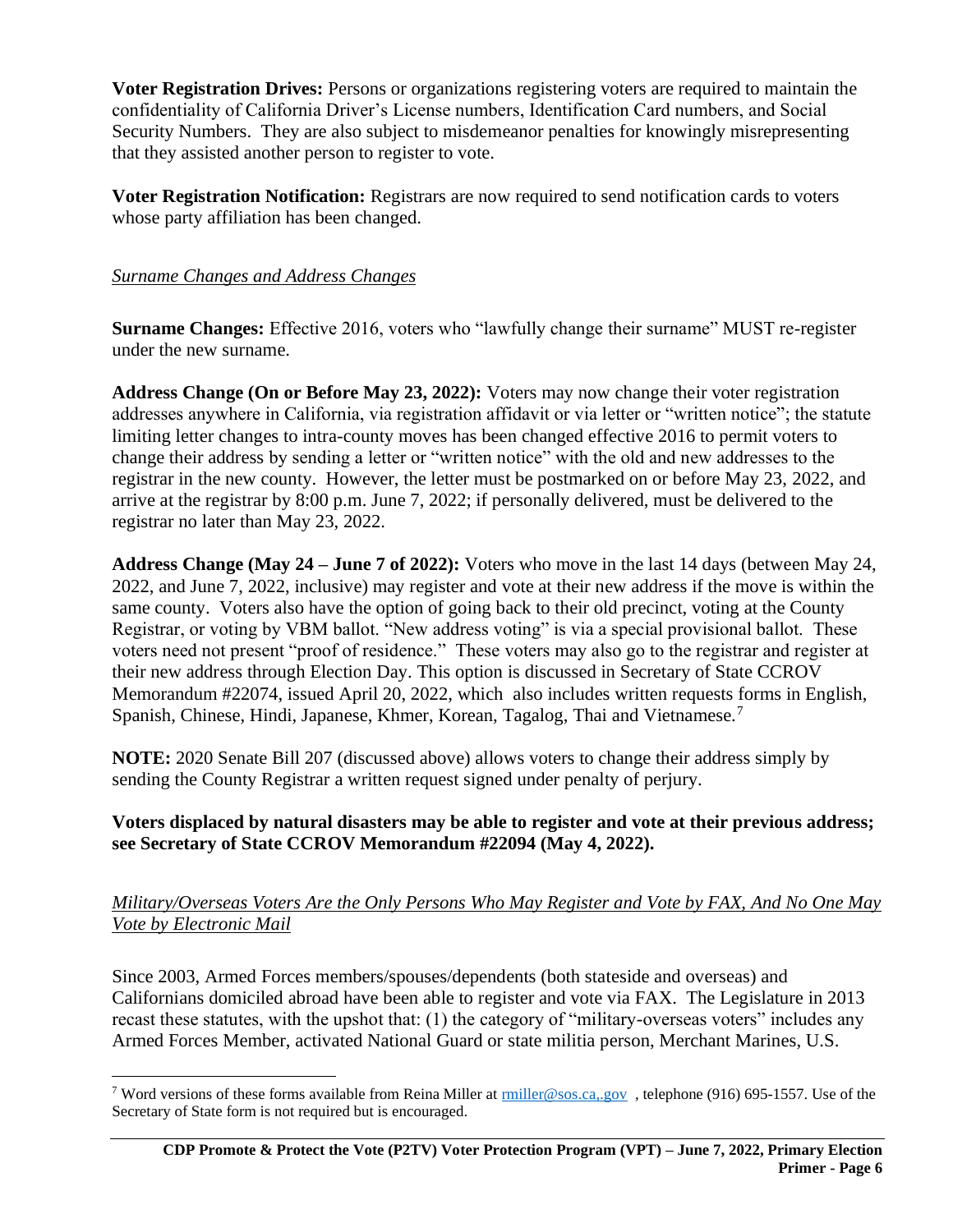Public Health Service and National Oceanic & Atmospheric Administration commissioned corps persons, spouses and dependents of these persons, and separately, any Californian domiciled abroad who was last registered to vote in California or was eligible to do so; (2) all voters in any of these categories may request and receive ballots via electronic mail and FAX (or postal mail); but (3) voters in these categories cannot return voted ballots via electronic mail, but only via FAX, mail, courier, or in-person. **No one may vote by electronic mail.** *Any voter is now allowed to request and receive via electronic mail a printed out remote access VBM (RAVBM) or Ballot On Demand, but the actual voted ballot must be personally delivered, courier-delivered, or mailed. See discussion in Secretary of State CCROV Memorandum #22104, issued May 6, 2022.* 

# <span id="page-6-0"></span>*Vote-By-Mail Ballots and the California Voter's Choice Act*

**Vote-By-Mail:** Absentee ballots are now referred to in the Elections Code as "vote by mail ballots." Effective 2019, all VBM ballot return envelopes are postage prepaid (Statutes of 2018, Chapter 120 (Assembly Bill 216).

**Voter's Choice Act Expands From 15 to 26 counties:** The VCA counties are now: Los Angeles, Alameda, Amador, Butte, Calaveras, El Dorado, Fresno, Madera, Marin, Merced, Mariposa, Napa, Nevada, Orange, Riverside, Sacramento, San Benito, San Diego, San Mateo, Santa Clara, Santa Cruz, Sonoma, Stanislaus, Tuolumne, Ventura, and Yolo Counties). Two more counties may join at some point in  $2022.<sup>8</sup>$ 

**Voting Centers and Voting by Mail:** The new Voter's Choice Act (VCA) effectively makes every registered voter a permanent vote-by-mail voter. In the 26 VCA counties listed above, neighborhood **polling places are abolished and are replaced by "vote centers"** serving larger numbers of persons. The "vote centers" are open in the last 10 or 3 days before Election Day and on Election Day, and allow voters to drop off ballots, cast ballots, register, update their address, change registration, get replacement ballots, and get provisional ballots. Counties also have ballot drop-off box locations, and the County Elections Official Office is always available.

In addition, three small rural counties (Alpine, Plumas, and Sierra) send every registered voter a VBM ballot but do not use Vote Centers or polling places. This is also true of some precincts in the 27 or 29 non-VCA counties where the registrar has designated these precincts as VBM-only precincts.

Los Angeles County was a "VCA Light" county in the March 2020 primary but starting with the November 2020 began sending every registered voter a ballot (which is now required of all counties, as discussed above).

In addition, Los Angeles County began using a new custom-designed voting system starting in the March 3, 2020, primary. On this new machine, voters mark choices on a touchscreen, and the machine spits out a paper ballot that the voter checks before depositing. Note that the touchscreen will present only four choices at a time on the screen. For offices with many candidates, voters will need to go through many touchscreens.

<sup>8</sup> Secretary of State February 2, 2022, News Release, "Secretary Weber Announces New Counties Adopting Voter's Choice Act Model."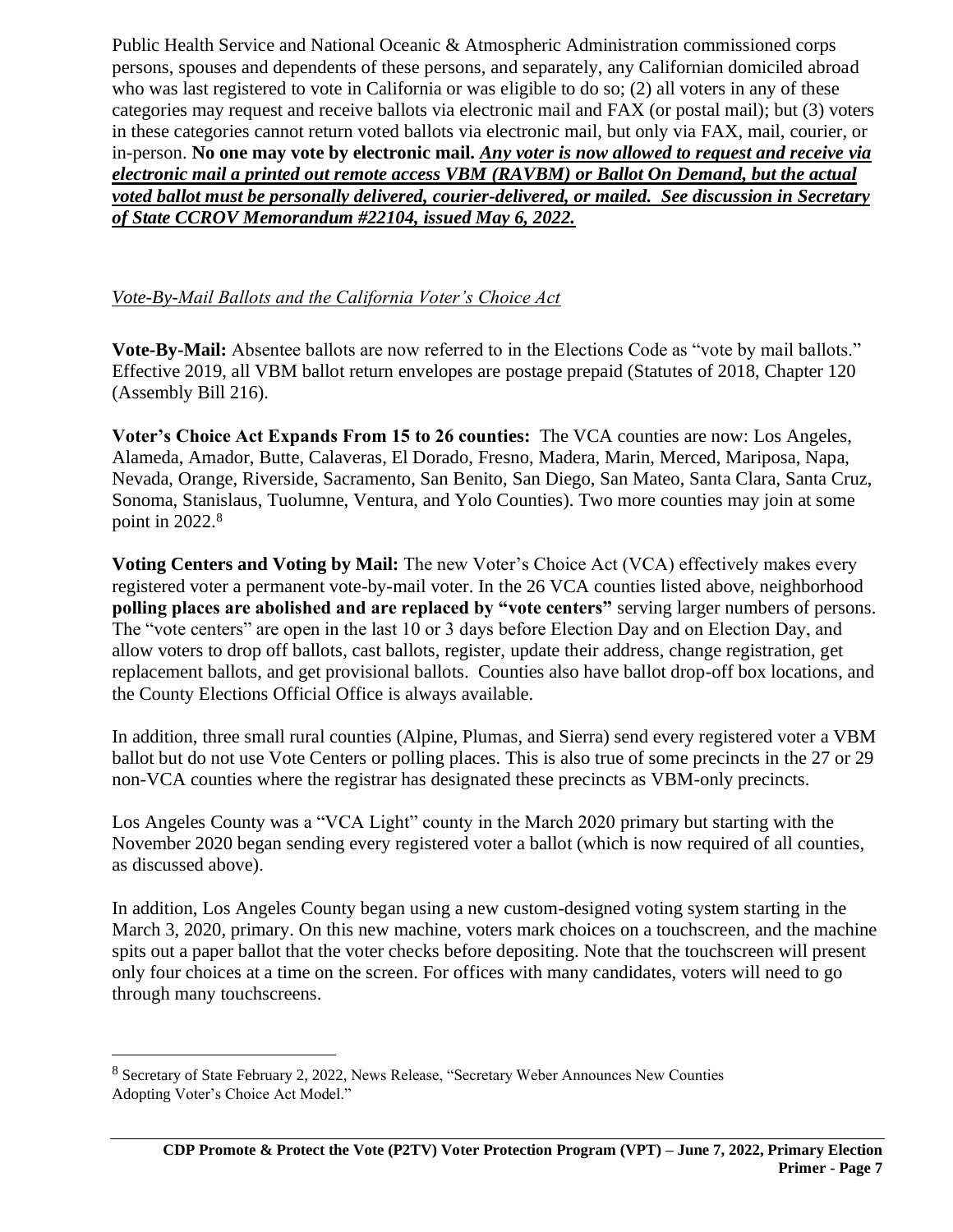**Designating Any Person to Return a Voter's Vote-By-Mail Ballot:** VBM ballots requested and received under the "regular" Section 3017 procedure on or before May 31, 2022, NO LONGER NEED BE RETURNED by a designated relative or by any co-resident of the voter's household. Effective 2017, Elections Code 3017 has been changed to delete these longstanding requirements and instead expressly **permit the voter to designate "any person" to return the voted ballot**. The prohibition on campaign workers delivering ballots has also been repealed and has been replaced by a prohibition on paying ballot returners based on the number of ballots. Effective 2007, Section 3009 imposes an "age 16" requirement on the ballot recipient, even though Section 3017 does not impose this requirement on the person returning the ballot.

Effective 2019, failure of the representative to sign the return envelope or write his or her name cannot be the "sole" reason for rejecting a ballot (Statutes of 2018, Chapter 203 (Assembly Bill 206), adding subdivision (c) to Elections Code Section 3011).

**Returning** *"Regular"* **Vote-By-Mail Ballot in Any County:** Effective 2017, the in-county limitation on returning *"regular"* non-emergency voted VBM ballots has been repealed; voters may now return ballots to the registrar in the voter's county or to any polling place, **drop box**, or vote center<sup>9</sup> anywhere in California, and the receiving registrar must get them to the voter's county of registration no later than June 15, 2022.<sup>10</sup> **These authorized methods are the only valid way to return a voted VBM ballot; beware of unauthorized and fake drop boxes, as the Secretary of State discusses in CCROV Memorandum #22112 (May 12, 2022).**

**Emergency Vote-By-Mail Ballot Returned in The Voter's County:** There is also an *"emergency"* vote by mail ballot request procedure effective between May 31 and June 7 of 2022. The voter or any person who is the voter's representative may pick up and return the ballot provided the returning person is either the voter or the same person who picked up the ballot. A separate form must be used because this procedure is based on Elections Code Section 3021 instead of Section 3017, and the voted ballot must be returned in the voter's county. *The Secretary of State website and all County Election Official websites have ballot tracking links.* 

**Vote-By-Mail Ballot Status Tracking:** Registrars are required to allow online Internet Website or toll-free telephone tracking of the receipt of voted VBM and provisional ballots.

**Vote-By-Mail Ballot Postmarked by Election Day:** Effective 2015, VBM ballots that are not personally delivered or military-overseas faxed are counted if they arrive BY MAIL or via BONA FIDE PRIVATE DELIVERY COMPANY at the registrar within seven (7) days AFTER Election Day (i.e., on or before Tuesday, June 14, 2022*)* – but only if the ballot envelope is postmarked or courierstamped on or before June 7, 2022, or if the postmark is nonexistent or illegible, the ballot envelope is signed by the voter and dated on or before June 7, 2022. Note that the Secretary of State has authorized County Elections Officials to use Secretary of State authorized barcode scanners to decode fluorescent United States Postal Service identification tags on envelopes lacking a postmark.<sup>11</sup>

<sup>9</sup> Secretary of State CCROV Memorandum #22112 (May 11, 2022), page 2, "Authorized Methods for Return o f Vote-by-Mail Ballots."

<sup>&</sup>lt;sup>10</sup> Secretary of State CCROV Memorandum #22013 (May 11, 2022), discussing Section 3017, subdivision (a)(3).

<sup>&</sup>lt;sup>11</sup> Secretary of State CCROV Memorandum #2214 (May 11, 2022).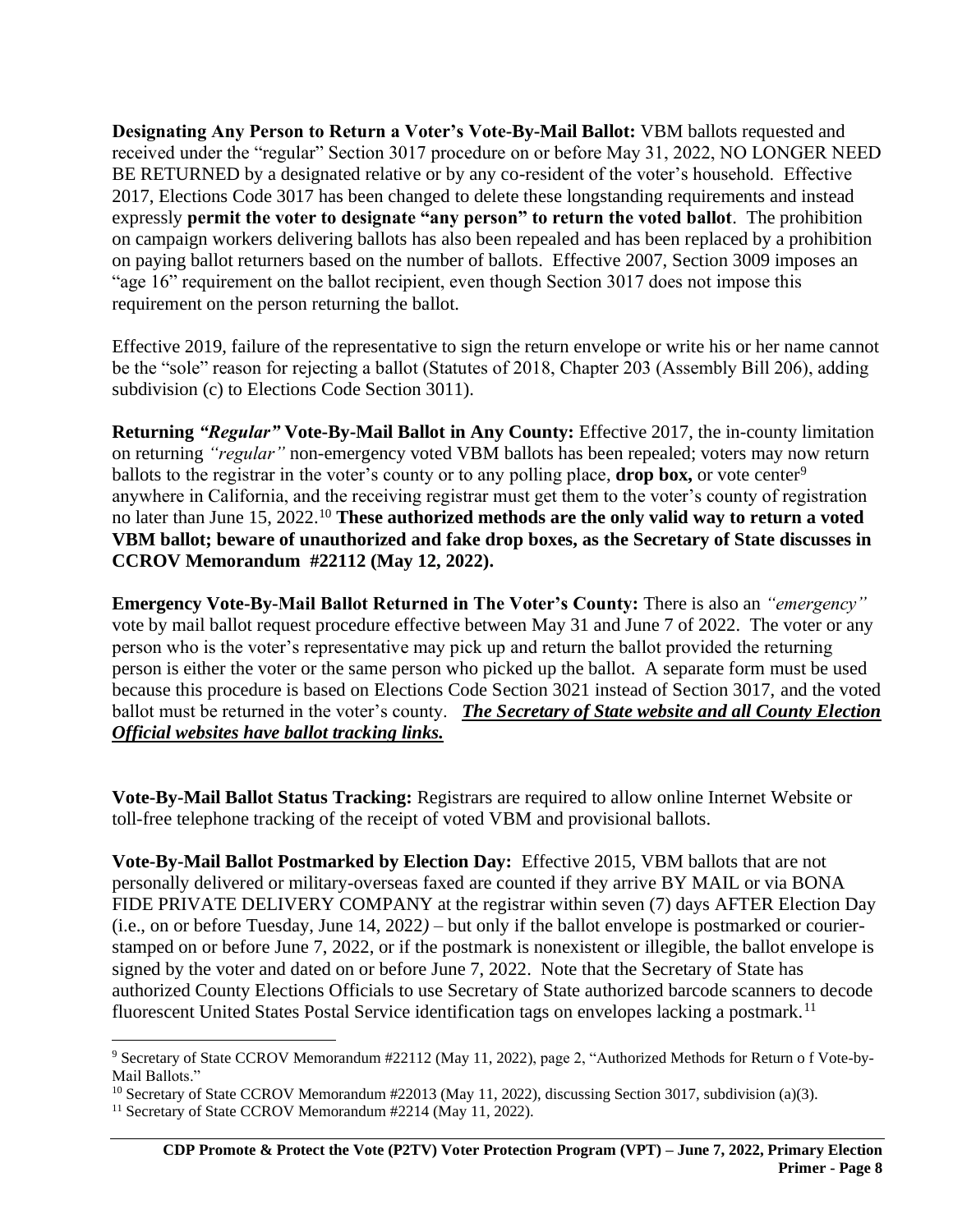Note that the postmark-receipt law applies only to mailed or courier-delivered VBM ballots. It expressly does not apply to personally delivered or overseas-military-faxed VBMs, which still must arrive no later than 8:00 p.m. June 7, 2022, either at the registrar, any polling place in the voter's county, at a Vote Center, or at registrar-designated ballot drop-off locations. New legislation effective 2016 expressly authorizes registrars to use ballot drop-off locations, and the Secretary of State in 2017 issued "regulations establishing guidelines" for registrar use of ballot drop-off locations.

## <span id="page-8-0"></span>*Missing VBM Signatures & Mis-Matched VBM Signatures: Important pro-voter laws*

**Vote-By-Mail Unsigned Ballot Statement:** Effective 2016, VBM voters who forget to sign the VBM identification envelope may get the VBM most of the way to being counted, provided the voter does one of the following: (1) at or before 8:00 p.m. on Election Day, drops off an *"Unsigned Ballot Statement*" at a polling place or ballot drop off location; (2) signs the VBM identification envelope in the county elections official's office, on or before Certification Date minus 2 (usually July 5, 2022) at or before 5:00 p.m.; or (3) insures that the county elections office receives (by mail, fax, or in person) an *"Unsigned Ballot Statement"* on or before the Certification Date minus 2 (usually July 5, 2022) close of business.

The signature on the *"Unsigned Ballot Statement"* must compare with the voter's registration affidavit signature to be placed in the pile of ballots to be counted. Signature comparison is also required for signed VBM ballots and provisional ballots. **Effective 2022, during the comparison process there is a presumption that the signature on a VBM identification envelope, signature verification statement, unsigned ballot statement or provisional ballot envelope is the voter's signature.<sup>12</sup>**

**Vote-By-Mail-Related Signature Verification:** Most county elections offices use signature verification machines to compare registration file affidavit signatures with VBM application, VBM identification envelope, and provisional ballot envelope signatures. Effective 2015, any VBM identification envelope signature or provisional ballot envelope signature that is rejected by a machine must be "visually examined" by the county *"elections official"* who must *"verify"* that the signatures do not compare" before rejecting the ballot.

Effective September 17, 2018, Senate Bill 759 Statutes of 2018, (Chapter 446), followed in 2019 by Senate Bill 523 (Statutes of 2019, Chapter 568), requires registrars to **notify** voters at least eight days before certification that their VBM signature does not compare with their registration signature and allow them to submit a Signature Verification Statement by 5 p.m. two days before certification.

**NOTE: Certification must take place no later than July 7, 2022, but many smaller counties certify earlier. The signature mismatch cure deadline is uniquely keyed to the certification date, whereas every other deadline is keyed to Election Day. The Secretary of State lists July 5, 2022, 5 p.m. as the Signature Verification Statement deadline<sup>13</sup>, but if a county certifies earlier than July 7,** this deadline moves up. Thus, contact the County Elections Official as soon as possible after June 7, 2022, to get an idea of the anticipated certification date, and adjust signature verification deadlines accordingly.

<sup>12</sup> Statutes of 2021, chapter 319 (Senate Bill 503).

<sup>13</sup> *California Secretary of State 2022 Election Guide,* June 7, 2022, Presidential Primary Election Calendar, page 56-26, paragraph 135.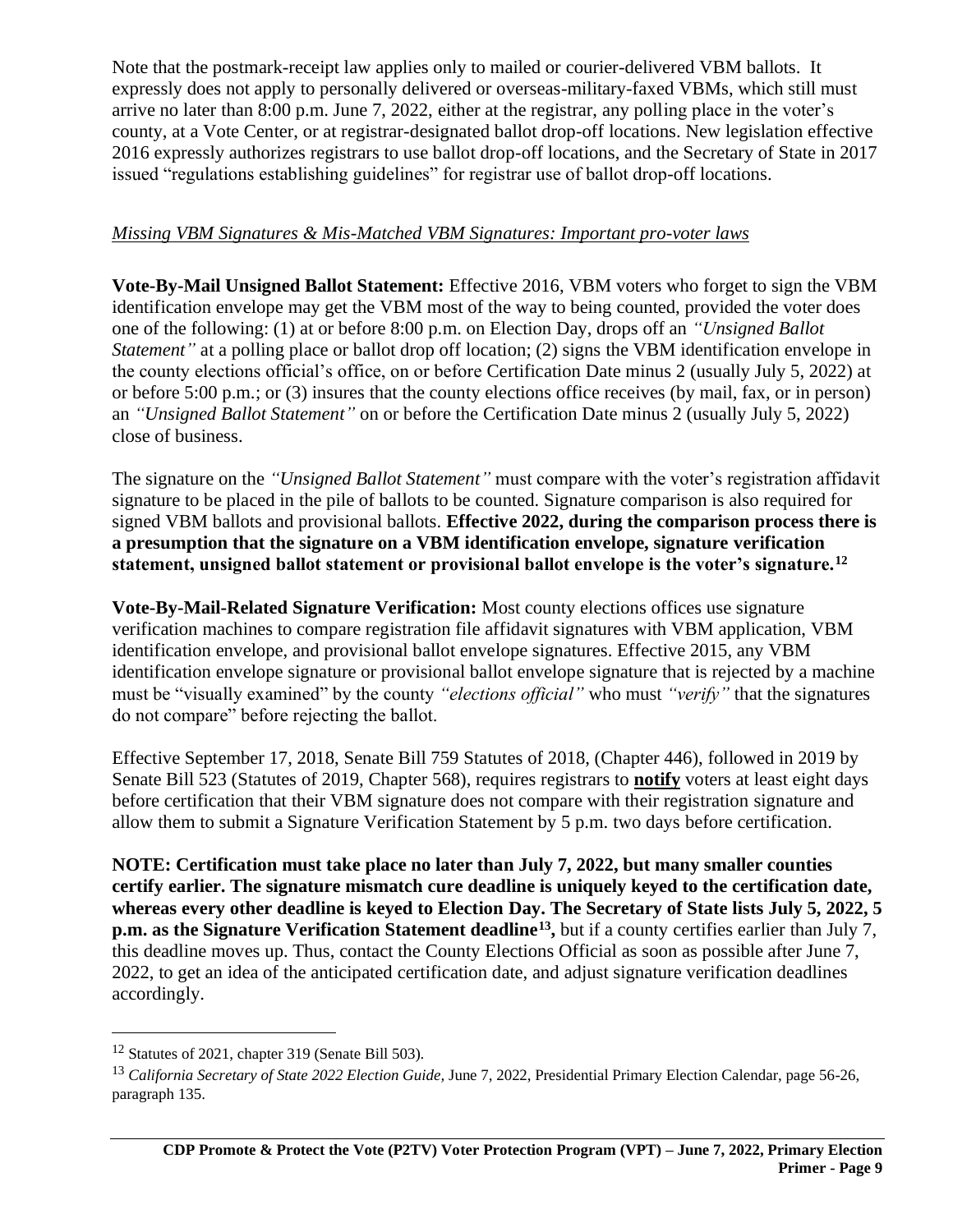For Get-Out-The-Vote operations, these changes mean that vote count monitors can see the VBM identification envelopes without signatures, note the voter's name and address, and contact the voter to sign and get filed an Unsigned Ballot Statement within eight days of Election Day. However, submitting a signed Unsigned Ballot Statement simply keeps the sans-signature VBM envelope from immediately being tossed (the pre-2016 procedure). **A Signature Verification Statement containing a new matching signature will ensure that it gets counted.** 

**For a discussion of all of these important points, see Secretary of State CCROV Memorandum # 22092 (May 4, 2022).**

**Surrendering Unvoted VBM Ballots**: If a voter receives a VBM ballot but wants to vote in person, the voter can go to a Vote Center, satellite voting location, or polling place and surrender the unvoted VBM ballot. The voter does not have to surrender the VBM identification or return envelope.<sup>14</sup> The voter votes a nonprovisional regular ballot if the voter either surrenders the unvoted VBM ballot, or if the voter does not have the unvoted VBM ballot, the voter can ask the Vote Center, satellite voting location, or polling place official to check the registration records and verify and notate that the voter has not voted the VBM ballot. If the official can so verify and can further verify that the voter is in the right polling location, the voter votes a regular ballot. Otherwise, the voter must vote a provisional ballot, which is counted if the provisional ballot envelope signature "compares" with the voter's registration card signature, or a Signature Verification Statement submitted by the voter.<sup>15</sup>

# <span id="page-9-0"></span>*Election Day*

**Satellite Voting Locations:** Registrars are allowed to announce satellite voting locations by general news release not later than 14 days before June 7 (May 24, 2022 – June 7, 2022), but satellite voting with 48-hour notice is now permitted in counties with declared emergencies or disasters. The 26 or 28 Voter's Choice Act counties will be running vote centers during this period.

**Election Day Polling Location Generally:** The polls are open from 7:00 a.m. to 8:00 p.m. on Election Day. No electioneering is allowed within 100 feet from a polling location (building containing polling place, election official's office, satellite voting location, or vote center). **Effective 2022, the electioneering prohibitions have been extended to prohibit** *"obstructing access to"* and *"obstruct(ing) ingress, egress, or parking"* of: (1) VBM drop boxes; (2) curbside voting locations; (3) polling places; (4) elections official offices; and (5) satellite voting locations.<sup>16</sup> These statutes already prohibit speaking to voters about marking the voter's ballot, soliciting votes, or disseminating visible or audible electioneering information.

The recent much-discussed U.S. Supreme Court Minnesota T-Shirt Case (Minnesota Voters Alliance v. Mansky, 585 U.S. , 201 L.Ed.2d 201, 138 S.Ct.1876 (Case No. 16-1435, decided June 14, 2018) is irrelevant to California, because all this decision did was invalidate a state ban on polling place wearing of *"political"* apparel containing messages that went beyond advocating for or against candidates or ballot measures – apparel that communicated the words *"Election Integrity Watch"* and *"Please ID* 

<sup>14</sup> California Secretary of State CCROV Memorandum 22110 (May 10, 2022).

<sup>15</sup> California Secretary of State CCROV Memorandum # 22101 (May 6, 2022).

<sup>16</sup> Statutes of 2021, chapter 318 (Senate Bill 35), amending Sections 319.5, 18370, 18372, 18541, and 18568.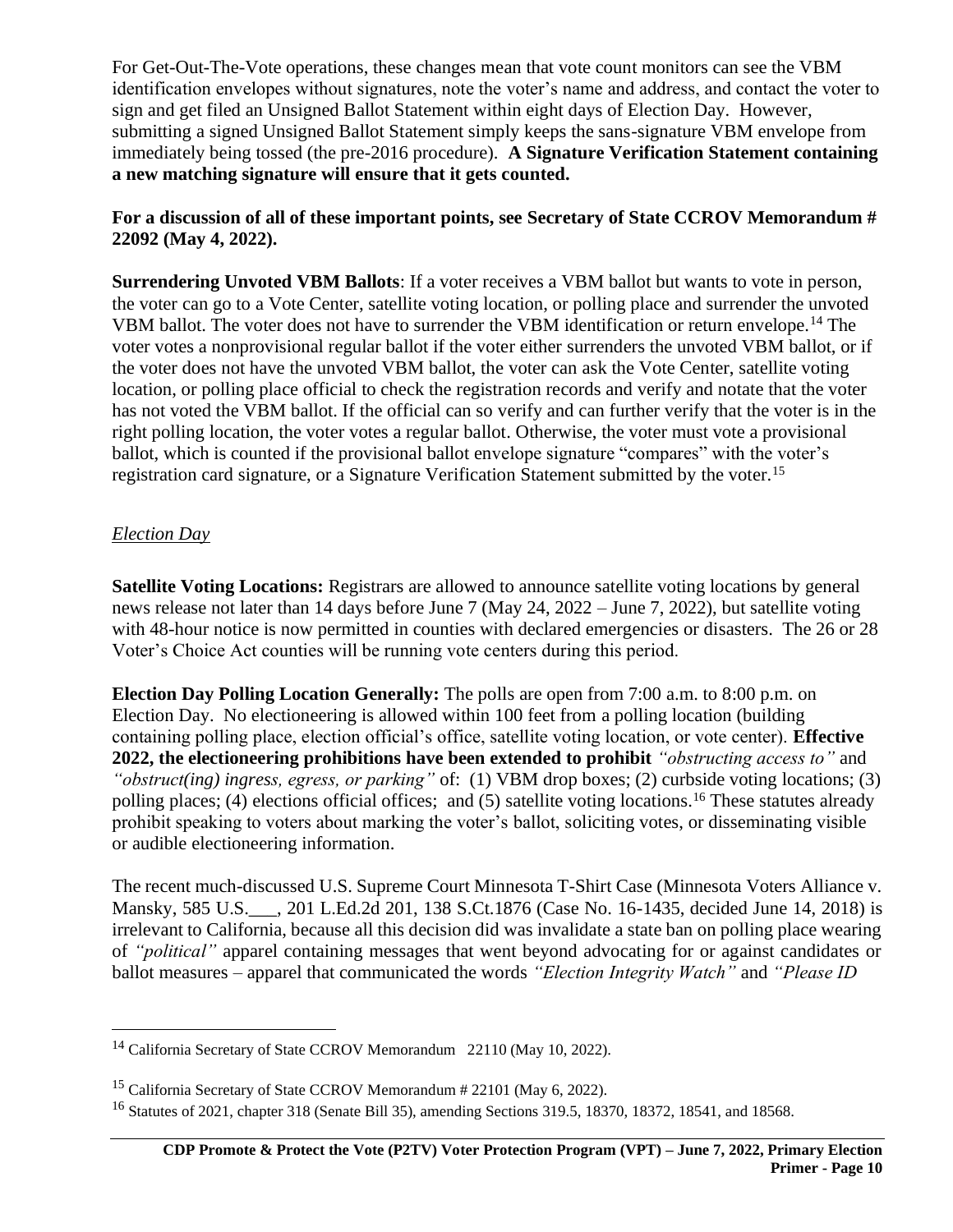*Me".* California Elections Code section 319.5 prohibits only the visible or audible dissemination of "information that advocates for or against any candidate or measure on the ballot."

**NOTE:** California law **DOES NOT** prohibit the wearing of party or ideological apparel or insignia that do not mention candidates or ballot measures. The Secretary of State Election Observer Rights and Responsibilities CCROV Memorandum #22109 was issued May 10, 2022 and can be found on its' website; see also, CCROV Memorandum #22093 (May 4, 2022) on "prohibitions on electioneering and the corruption of the voting process.", and CCROV Memorandum # 22103 (May 6, 2022) on voter intimidation and prohibited voter challenges.

**Voter Bill of Rights:** The specific rights of voters to (among several rights) cast provisional ballots, vote if in line at 8:00 p.m., cast replacement ballots, return completed vote by mail ballots, and receive voting assistance are enumerated in the new Voter Bill of Rights now required to be included in the California Voter's Pamphlet and "conspicuously posted both inside and outside every polling place." It is also on the Secretary of State website, along with portals for "check your voter registration status", "polling place lookup", county registrar early voting and VBM drop-off locations, and tracking the counting of VBM and provisional ballots.

- The right to vote if you are a registered voter. You are eligible to vote if you are:
	- o a U.S. citizen living in California
	- o at least 18 years old
	- o registered where you currently live
	- o not currently in state or federal prison for the conviction of a felony
	- o not currently found mentally incompetent to vote by a court
- Paroles can now register and vote, as discussed above.
- Persons in Non-State, Non-Federal Prisons may register and vote, as discussed above.
- The right to vote if you are a registered voter even if your name is not on the list. In this case, you will vote using a provisional ballot. Your vote will be counted if elections officials determine that you are eligible to vote.
- The right to vote if you are still in line when the polls close.
- The right to cast a secret ballot without anyone bothering you or telling you how to vote.
- The right to get a new ballot if you have made a mistake if you have not already cast your ballot. You can:
	- o Ask an elections official at a polling place for a new ballot,
	- o Exchange your vote-by-mail ballot for a new one at an election's office, or at your polling place, or
	- o Vote using a provisional ballot.
- The right to get help casting your ballot from anyone you choose, except from your employer or union representative.
- The right to drop off your completed vote-by-mail ballot at any polling place in California.
- The right to get election materials in a language other than English if enough people in your voting precinct speak that language.
- The right to ask questions to elections officials about election procedures and watch the election process. If the person you ask cannot answer your questions, they must send you to the right person for an answer. If you are disruptive, they can stop answering you.
- The right to report any illegal or fraudulent election activity to an election official or the Secretary of State's office.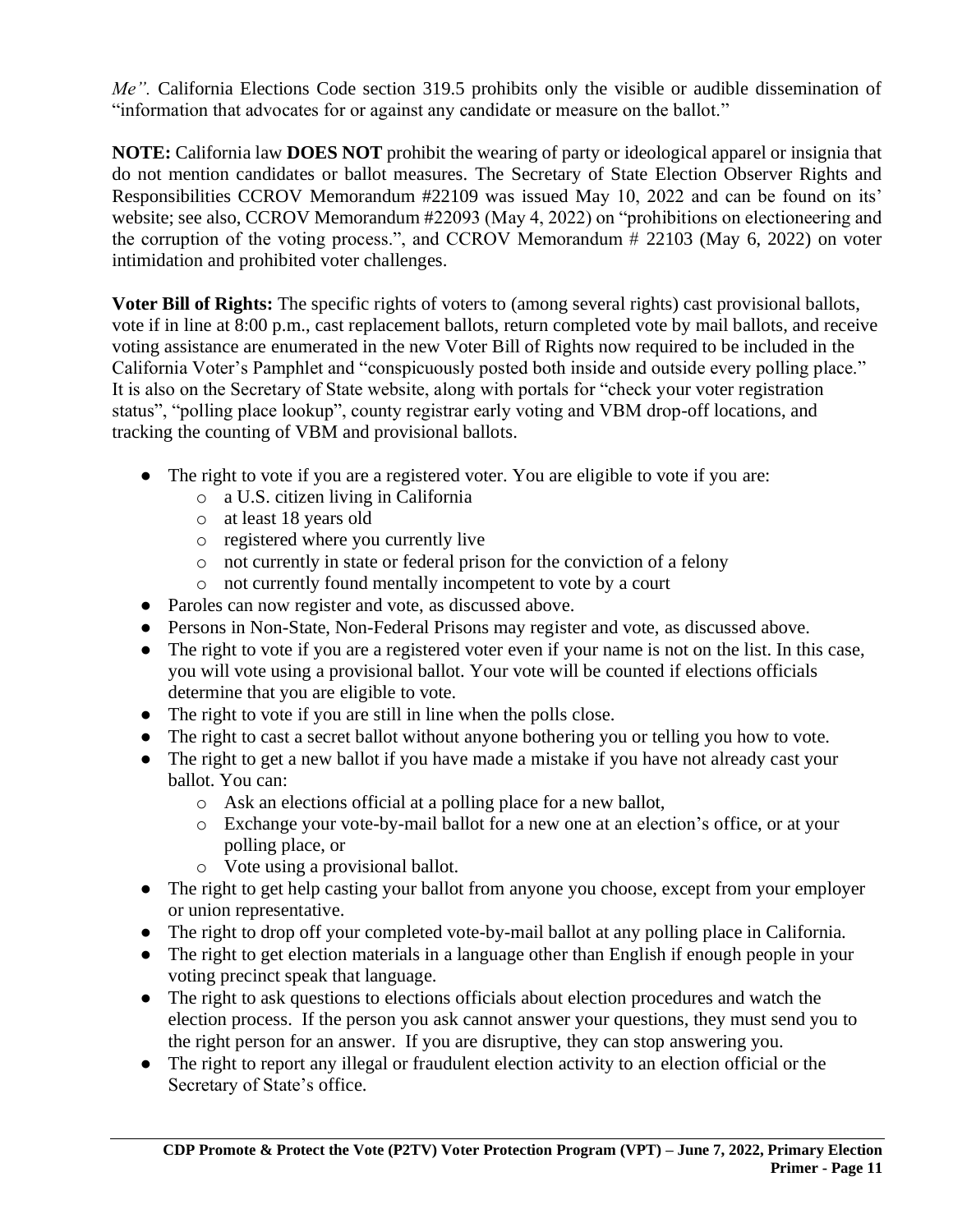**Two U.S. Senate Class III races are on the June 7, 2022, ballot. Current U.S. Senator Alex Padilla is a candidate in each. One is for the remainder of the 2017-2023 term. The other is for the full 2023-2029 term.** See Secretary of State website, *"2022 California Primary",* and CCROV Memorandum # 22031 (February 16, 2022).<sup>17</sup>

**Ballot Supplies at Polling Place/Vote Center:** If the supply of ballots runs out, Elections Code Section 14299 requires delivery of sufficient replacement ballots to ensure that all eligible voters may cast ballots within two hours. While awaiting delivery of additional ballots, the precinct board must provide each voter with the option of voting immediately using an alternative procedure established prior to the election and approved prior to the election by the Secretary of State.

## <span id="page-11-0"></span>*Voter Checkoffs and Electronic Poll Books*

A new piece of technology allowed for the first time in 2018 is the electronic poll book *"an electronic list of registered voters that may be transported to the polling location"*.

**NOTE:** In the 26 or *28* VCA counties, the voter index is necessarily county-wide, and each Vote Center is required to have a county-wide electronic poll book.

Elections Code Section 14294 has long required that "[a]t all elections, a member of the precinct board shall mark, "in the space provided on the voter list posted at or near the polling place" the name of each person who has voted, by drawing a line through the name of the voter, with a pen or indelible pencil. ... at least once each hour, to and including 6 p.m." In counties where a voter list is not used, "the board member shall draw a line under the last name signed in the roster at 6 p.m. or at the time of discontinuance of this procedure, whichever occurs last." Ibid.

Effective 2018, "[i]f an electronic poll book is used at the polling place or Vote Center, the elections official may use a printout or an electronic means of notification of the list of each person who has voted. The elections official shall provide the printout of electronic notification at least once each hour, to and including 6 p.m.' or at the time of discontinuance of this procedure, whichever occurs last." [Section 14294, subdivision (b), added by the VCA in the Statutes of 2017, chapter 806 (Senate Bill 286 (Stern), Section 60)].

**Time Off to Vote:** California has a Time Off to Vote law<sup>18</sup> giving two hours to vote on Election Day. It may be used by employees who give notice by the Friday before Election Day.

**Employers Now Prohibited from Requiring Employees to Bring VBM Ballots To Workplaces.** New Section 14004, effective 2020, prohibits employers from "require[ing] or request[ing]" that an employee being a VBM ballot to work or vote the VBM ballot at work, and criminal penalty Section 18503 makes this punishable by a fine of \$10,000 per election.

<sup>17</sup> "Primary Election: Office of United States Senate."

 $18$  Section 14000.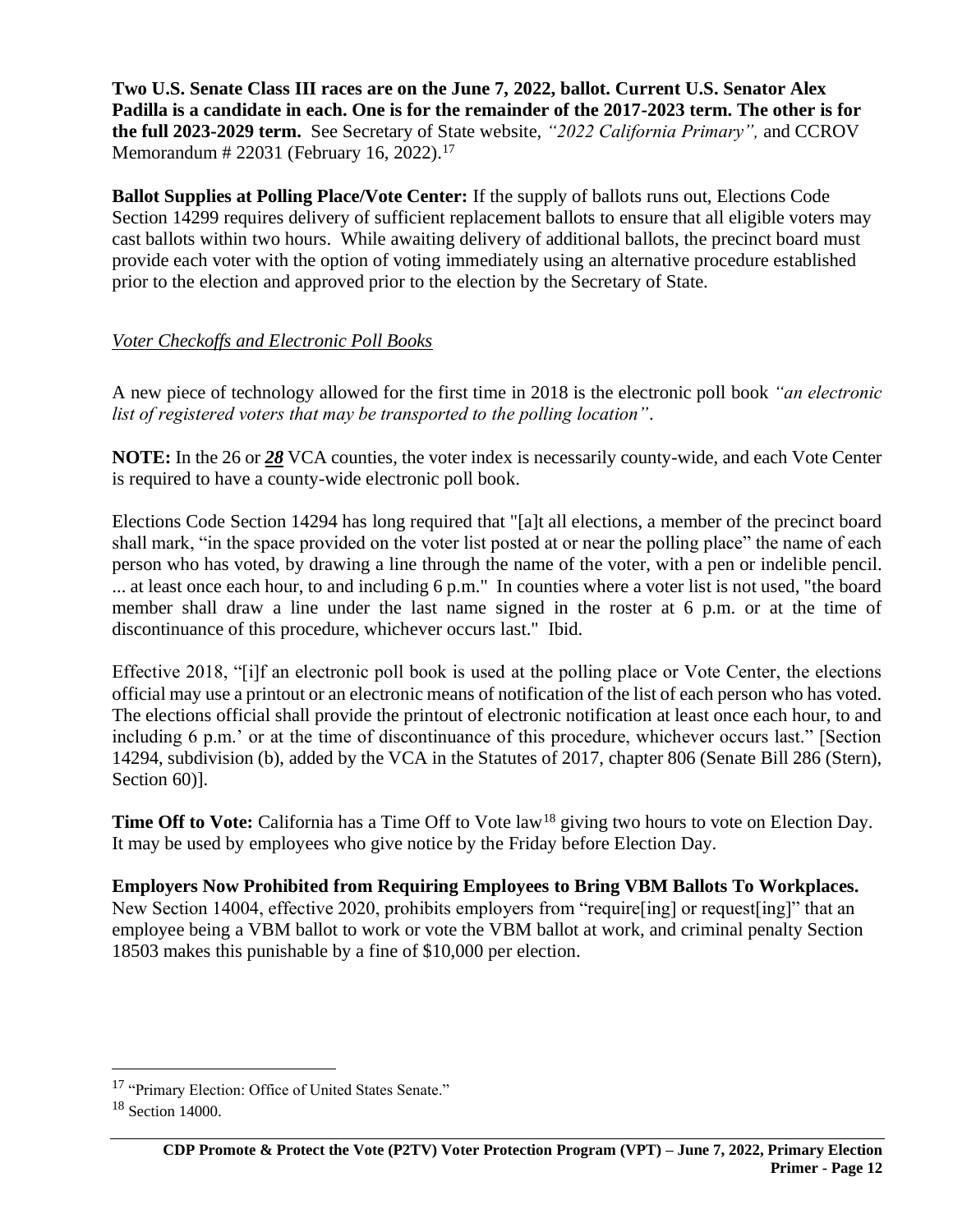**Ballot Selfies:** Effective 2017, voters may take ballot "selfies", thanks to the Statutes of 2016, chapter 813, repealing Section 14276 and amending Section 14291. **However, other camera use at polling places are viewed as "limited" per Secretary of State CCROV Memorandum #22111 issued May 11, 2022, consistent with prior Secretary of State CCROV memoranda.**

**Voters And Observers May Bring Smartphones and Tablets to Polling Places**: effective January 1, 2020, new Elections Code Section 2302 prohibits precinct boards and registrars from prohibiting *"[a] voter or any other person … from bringing an electronic device including a smartphone, tablet, or other handheld device, at a polling place",* provided the devices are not used to violate any provision of the Elections Code. (Statutes of 2019, Chapter 561 (Assembly Bill 1707)).

**Voter Intimidation:** Persons convicted of violating California statutes against voter intimidation are not only subject to fines and imprisonment, but now may also be ordered to make payments into a Voter Intimidation Restitution Fund.

## <span id="page-12-0"></span>*In-Language Access and Assistance*

State law states that the Legislature's intent is to encourage non-English-speaking citizens to vote, like all citizens, and that appropriate efforts be made to minimize obstacles to voting by those voters who do not have sufficient English skills to vote without assistance. Both Federal law (Voting Rights Act of 1975, Section 203) and State law include requirements to provide in-language access for voters in non-English languages if statutory requirements are met, such as facsimile ballots or posted photocopies of ballots in qualified non-English languages.

Under Elections Code Section 14201(b)(1), the Secretary of State must identify (1) the number of residents of voting age in each county and precinct who are (2) members of a single language minority, that (3) lack sufficient skills in English to vote without assistance. If that number equals 3 percent or more of the voting age residents of a particular county or precinct, "the Secretary of State shall find a need to provide at least two facsimile copies with the ballot measures and ballot instructions printed in Spanish or other applicable language in the affected polling places." In 2018, the Secretary of State added the following languages: Panjabi (Punjabi), Hmong, Syriac, Armenian, Persian, and Arabic. The most recent statewide language determination summary issued on March 1, 2022, is available on the Secretary's website in County Clerks Registrar of Voters (CCROV) Memorandum 22039.

The direct link is: https://elections.cdn.sos.ca.gov/ccrov/2022/march/22039sr.pdf This CCROV's link above shows a chart that notes multiple reinstated languages in many counties.

**The Secretary of State has a year-round 24/7 telephone based interpreter service that is free to all county elections offices and provides interpreters in any Voting Rights Act Section 203 language.** See CCROV Memorandum #22072 (issued April 18, 2022).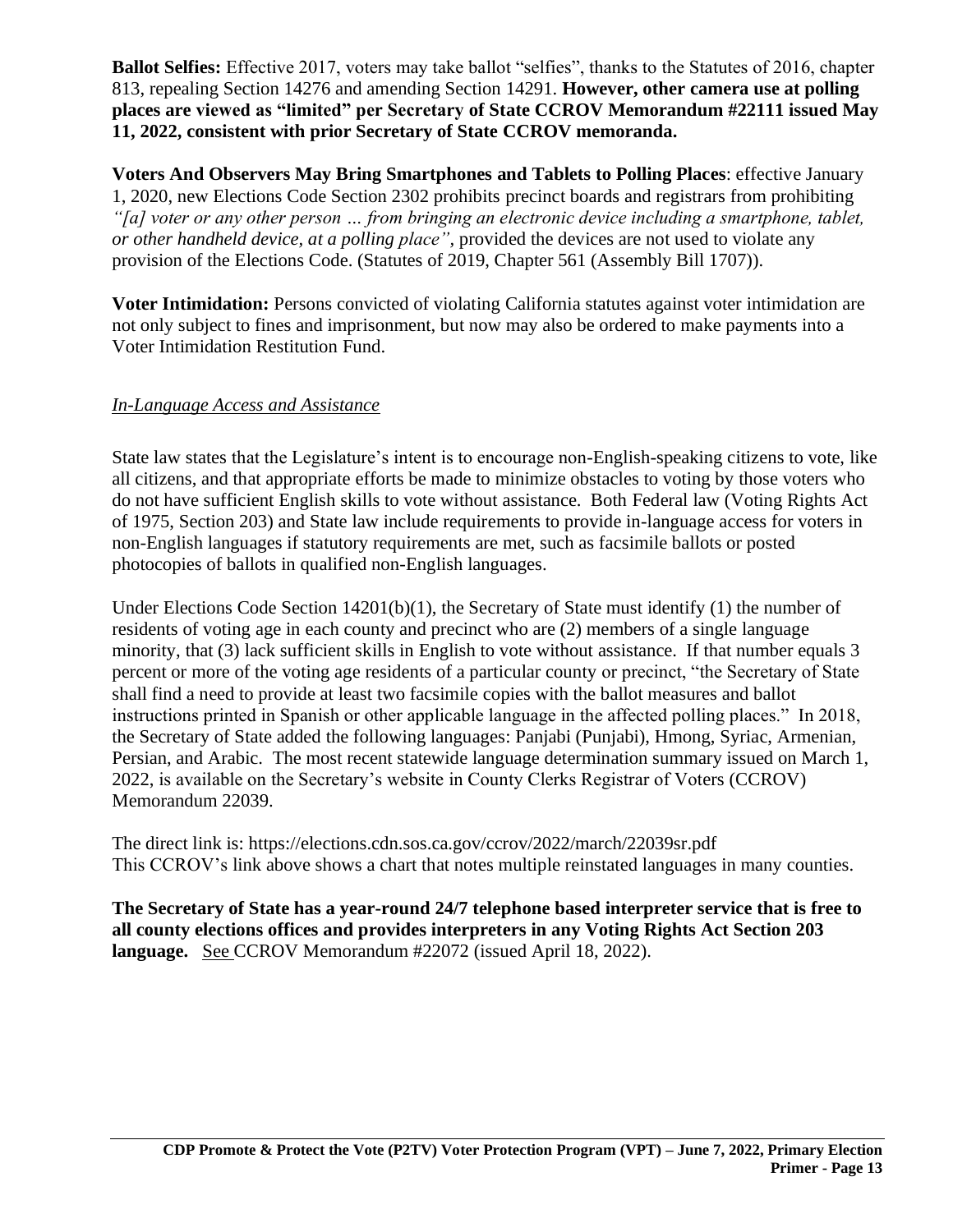# <span id="page-13-0"></span>*Provisional Ballots (Yes) and Voter Challenge Statutes (Not)*

Voters who cast provisional ballots in the wrong precinct are entitled to have the ballot counted as to *"the votes for the candidates and measures on which the voter was entitled to vote in his or her assigned precinct."* Provisional Ballots in California are an effective fail-safe measure thanks to both the Elections Code Section 14310 California provisional ballot option, and the Federal Help America Vote Act written affirmation that may be used to terminate a voter challenge and immediately obtain a California provisional ballot. **For an extensive discussion of prohibited voter intimidation and challenges, see Secretary of State CCROV Memorandum # 22103 (May 6, 2022).**

# <span id="page-13-1"></span>*Voting Technology*

Punch cards **and Direct Recording Electronic (DRE) machines** have been **eliminated.** VBM ballots in all 58 counties use Optical Scan (OS) technology. No California county uses DRE machines – the last one (a backup device in Yolo County) was retired in 2021.

Registrars are required to establish procedures for the use of paper ballots in the event DRE machines become *"nonfunctional."* Precinct boards must provide paper ballots upon request to any voter who requests one; **if provisional ballots are used for this purpose, they are counted as regular ballots and are not subject to the provisional ballot signature verification requirements**.

In 2020 and 2021 the Dominion Image Cast became the dominant voting technology in the 58 California counties. Forty counties used the system, up from seven in 2016 and 16 in 2018. The county-by-county voting technology list for the June 7 primary went up on the Secretary of State website on May 10; The list is a PDF document entitled *"Voting Technologies in Use by County"* under *"Voting Systems Used by Counties."* Forty counties continue to use Dominion Image Cast.

The Voter Verified Paper Audit Trail (VVPAT) requirement applies to DRE machines certified on or after January 1, 2005 or used on or after January 1, 2006. The 2022 elections are the twelfth statewide California elections affected by these requirements. OS machines leave a paper trail. *As noted above, effective 2021 there are no longer any DRE machines used in California.*

# <span id="page-13-2"></span>*The Vote Count*

**New Unprocessed Ballot Report Requirement**. Effective 2020, registrars starting on Primary plus 2 (June 9, 2022), are required to report to the Secretary of State the estimated number of outstanding unprocessed ballots (Statutes of 2019, Chapter 91 (Assembly Bill 566), adding Elections Code Section 15305).

**Uniform Vote Counting Standards:** Pursuant to HAVA, the Secretary of State has published Uniform Vote Counting Standards for vote by mail ballots, provisional ballots, optical scan ballots, DRE ballots, and write-in votes. Effective 2012, the prohibition against placing extraneous "identifiable" marks on the ballot has been narrowed to require only that personally identifying